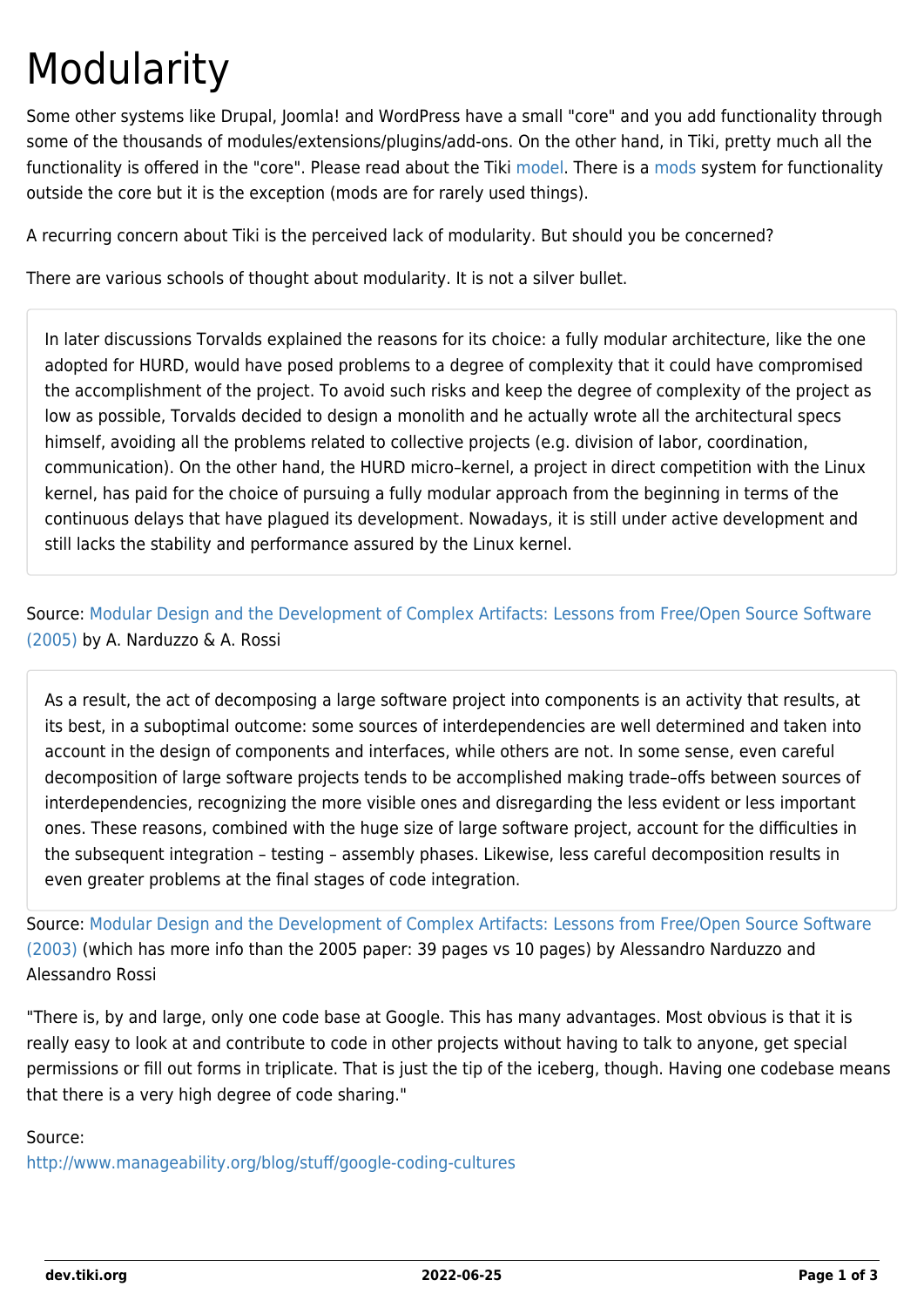"You can still enforce good interfaces but seeing which code you are about to break with a single grep is really useful"

## $66$

Banon comes from a distributed systems background and says you want to run the compute next to the data. All the compute too; not search in one place, BI in another, machine learning in a third. You should do it in a single system.

Source:

[http://www.theregister.co.uk/2014/12/23/elasticsearch\\_big\\_data\\_search\\_tool\\_fancy\\_an\\_elk\\_hunt/?page=2](http://www.theregister.co.uk/2014/12/23/elasticsearch_big_data_search_tool_fancy_an_elk_hunt/?page=2)

Modularity should not be a goal in itself.

The goals are:

- Code re-use to avoid duplication and provide easier maintenance and more functionality
- Better [performance](https://dev.tiki.org/Performance) (ex.: only load what you need in memory)
- [Consistency](https://dev.tiki.org/Consistency) (to be able to change the look & feel or behavior throughout the application)
- Make it easier for devs to learn the system, and add/extend functionality without having to understand the whole system
- Make it easier for developers to work on various parts of the system without interfering with others
- Make it easier to test
- [Security](https://dev.tiki.org/Security)
- [Maintainability](https://dev.tiki.org/Maintainability)
- [Upgradeability](https://dev.tiki.org/Upgradeability)
- [Adaptability](https://dev.tiki.org/Adaptability)
- [Coping with complexity](http://tiki.org/Coping%20with%20complexity)
- [Reduce disk space](https://dev.tiki.org/Reduce-disk-space)
- $etc$

Sometimes, too much modularity can cause that there is in fact more code duplication. When you have 3000 third party add-ons, there will be duplicate functionality because developers won't know everything that is available in the other 3000 add-ons. And even if they know, they may not want to re-use the code from the other module and have it as a dependency.

For a developer, modularity is great when what you need to do so happens to be planned that way. But what about if you want to change a behavior that was not planned that way? You may end having to change a lot of the core code anyway.

## <http://en.wikipedia.org/wiki/Intertwingularity>

So, as with many things, while putting everything in black or white would be reassuring and simple, the reality is that there are many shades of grey and it's important find the delicate balance. The answer to the question is "it depends".